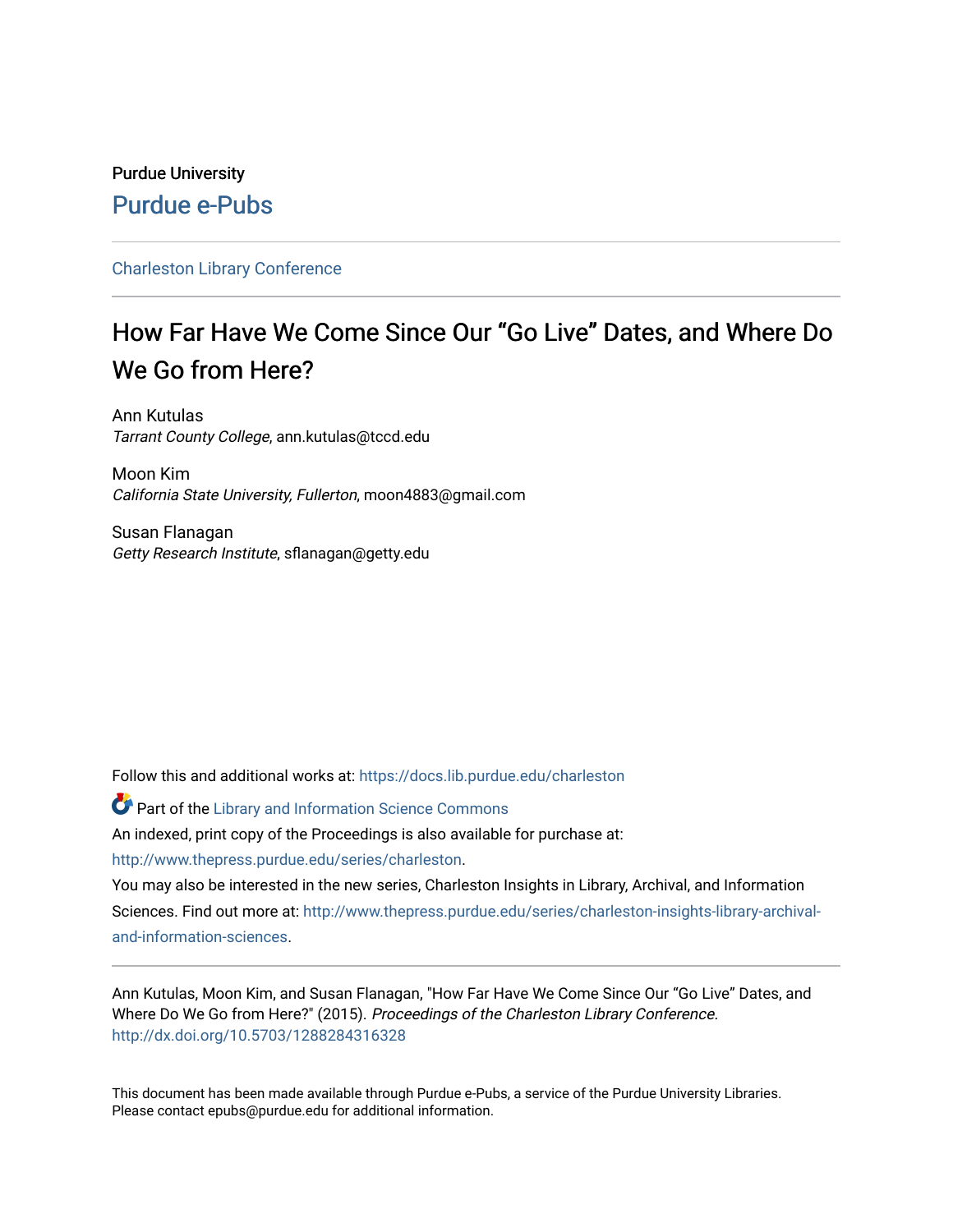# **How Far Have We Come Since Our "Go Live" Dates, and Where Do We Go from Here?**

*Ann Kutulas, Cataloger, Tarrant County College*

*Moon Kim, Acquisitions Librarian, California State University, Fullerton*

*Susan Flanagan, Collection Development Librarian, Getty Research Institute* 

### **Abstract**

Next-generation library systems promise new opportunities to expand beyond our existing methodologies, and there has been a surge of institutions migrating to web-based platforms as a result. Extensive research and planning goes into choosing and moving to a new integrated library system (ILS). But what happens after migration and implementation? And how closely does reality align with expectations? Individuals from three libraries who have chosen Ex Libris's Alma as their web‐based ILS solution will share their migration experiences and the challenges of working in a constantly changing environment. Strategies on transitioning from an abstract understanding to a live production site will be addressed, as well as the possibilities to collaborate in the future.

### **Introduction**

Migrating to a new ILS will be a different experience for every institution. Some institutions will have a long migration planning period to prepare, while others may have a short turnaround time. The migration and planning stages of the California State University, Fullerton (CSUF), Getty Research Institute (GRI), and Tarrant County College (TCC) to Ex Libris's Alma all vary, but what has been consistent is that the migrations have significantly changed workflows and will continue to change. Even those who have not yet migrated but are in the contemplation stages are re‐envisioning workflows that will be constantly changing with every monthly update.

# **Setting the Stage**

The GRI's library is a private art history research institution located in Los Angeles, California with a user base of 1,200 FTE. The library has over a million volumes, and special collections with 75,000 rare volumes, nearly 20,000 feet of archives, 27,000 prints, and 800 collections of rare photographs. Additionally, the library has photo archives of two million study photographs. The library collections, totaling 34 miles of shelving, are located in two buildings: the GRI with 30,000

square feet and an annex, 30 miles away, with 100,000 square feet. Eighty‐five percent of the materials are in closed stacks.

Tarrant County College is located in Tarrant County, Texas. It is comprised of five separate campuses: three in Fort Worth, one in Arlington, and one in Hurst, as well as other satellite campuses throughout the county. TCC has about 50,000 enrolled students each semester. There are five main libraries at TCC, with one located on each campus. There is one central technical services department that works with all of the libraries and does acquisitions, cataloging, processing, etc. The collection is comprised of print materials, e‐books, periodicals, standing orders, and more.

The California State University (CSU) system is comprised of 23 campuses with a focus on teaching and CSUF is one of the larger CSU campuses, with nearly 32,000 FTE as of fall 2015. CSUF is a Hispanic‐serving institution with a heavy emphasis on undergraduate education but offers a number of masters and doctoral degrees. Their collection contains over a million titles in various formats and is an electronic format preferred campus.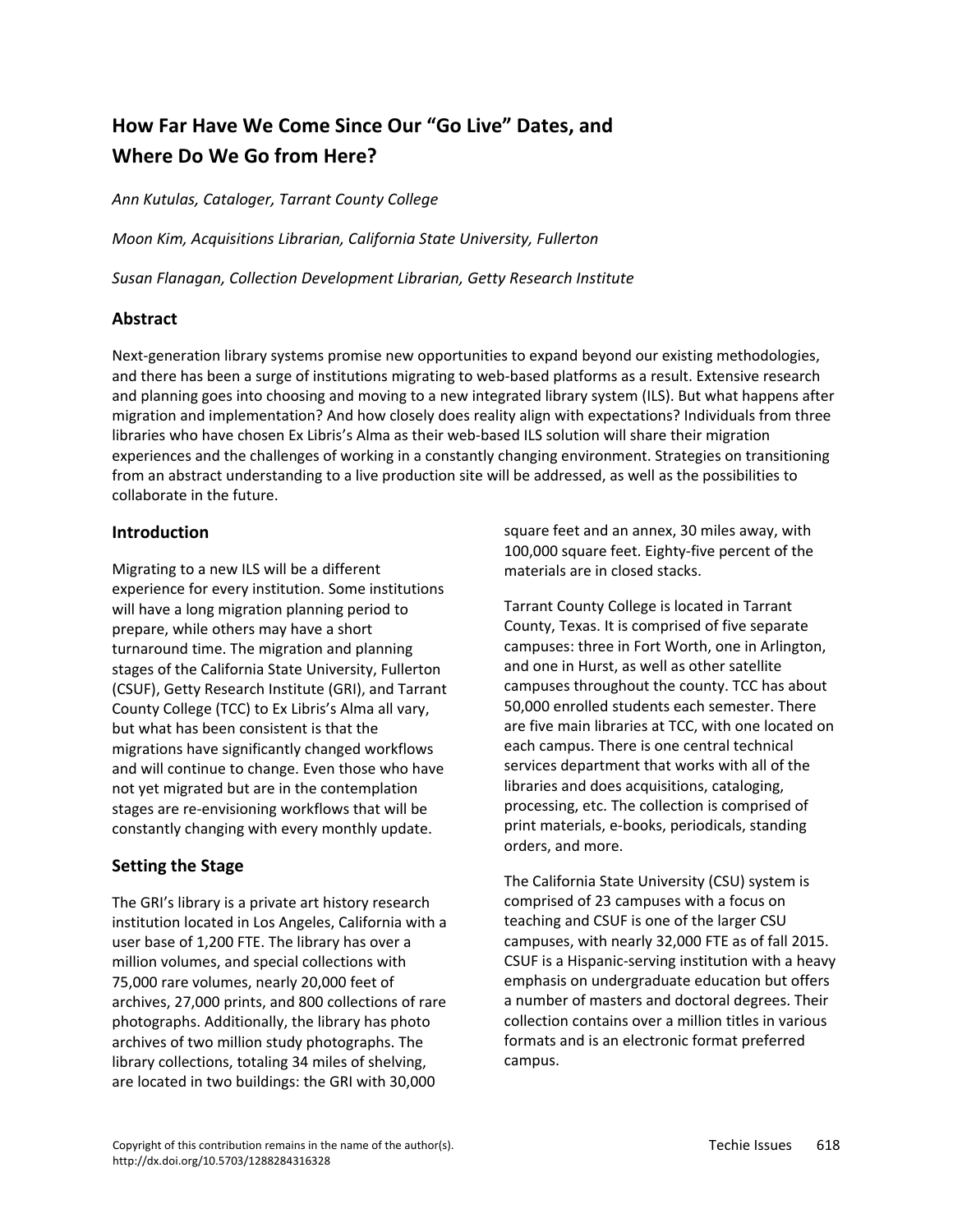# **Preparing to Migrate and Early Issues**

Although every migration will be unique, Ex Libris has a well‐defined protocol for facilitating migrations: an assigned implementation team, staff webinars, site visits, and routine conference calls. Some of the protocols have been formalized as a result of the previous migrations and now also includes a migration checklist.

### *GRI Experience*

The GRI had Ex Libris's Voyager for many years, and made the decision to be an early adopter. The GRI moved to Alma and Primo in July 2013, and shortly after that added Rosetta to their suite of Ex Libris products in the fall of 2013.

Moving to Alma was especially challenging for electronic resources, which were handled with a non‐Ex Libris product, Serials Solutions. The Voyager to Alma migration was easier as they have a similar information architecture. It was assumed that the Alma Knowledge Base (KB) would have roughly the same number of records as Serials Solutions, but that was not the case. The Alma KB is growing by regularly adding collections and individual records, but its greatest strength remains in the sciences, which does not service a high research art history library.

In acquisitions, there are a number of outstanding issues to be resolved in regards to funds, ledgers, and invoicing. Cases have been submitted to Ex Libris. Post‐migration, complexities arose immediately in circulation, or otherwise known as fulfillment in Alma. One of the most prominent problems was the automatic "in transit" feature in Alma. The GRI's turnaround time is fast. Items received in acquisitions are picked up by the circulation staff on the same day. Physically these two departments are fewer than 100 feet apart. The Alma workflow automatically puts the items "in transit," requiring an item to be scanned twice: once upon receipt in acquisitions and once upon arrival in circulation. Shortly after the migration, disabling this functionality was deemed as a high priority.

The GRI did not have Ex Libris migrate the image files to Rosetta, but rather it was done locally

because the file structure of the previous system, DigiTool, was an access file, and Rosetta required a master file. The Getty was the first institution of its kind to implement Rosetta.

#### *TCC Experience*

TCC as a whole migrated in August 2013, with a short turnaround for migration preparation. Preparation began in March 2013 and the migration took place on August 15, 2013, leaving little time, if any, to prepare data. TCC was set up with an Alma migration team, who established a listserv for questions. Pivotal and then Salesforce were used to document problems and issues.

One of the first items that came up in acquisitions was in regards to the training. Most of the examples and webinars were focused on the individual ordering of items. Most of all TCC's ordering is done by Electronic Data Interchange (EDI) in batches. It was also not something that was easy to duplicate in the sandbox because it is based on incoming imports and then outgoing EDIs. The most challenging part of this was trying to put into place, in Alma, a set of configuration rules that would not stop the Purchase Order Lines (POLs) from packaging and sending out the order right away without waiting. The first time it was set up, the order went into review. After completing the certification class, the migration team was better able to understand the configuration for acquisitions and worked to rectify the situation. Once EDI ordering was up and working, the acquisitions staff was able to do all the ordering in half the time that it took previously.

The concept of work order departments was new to TCC. Since all of the receiving, cataloging, and processing is done in the same area, there is not a significant need for TCC to use this functionality, and it was not adopted. In other words, once an item is received, it remains with the same status until it is taken out of in‐process, which puts it "in transit" to one of the five libraries.

A learning curve that was faced right before migration was setting up the Online Computer Library Center (OCLC) gateway to work with Alma. Most of the configuration was straightforward.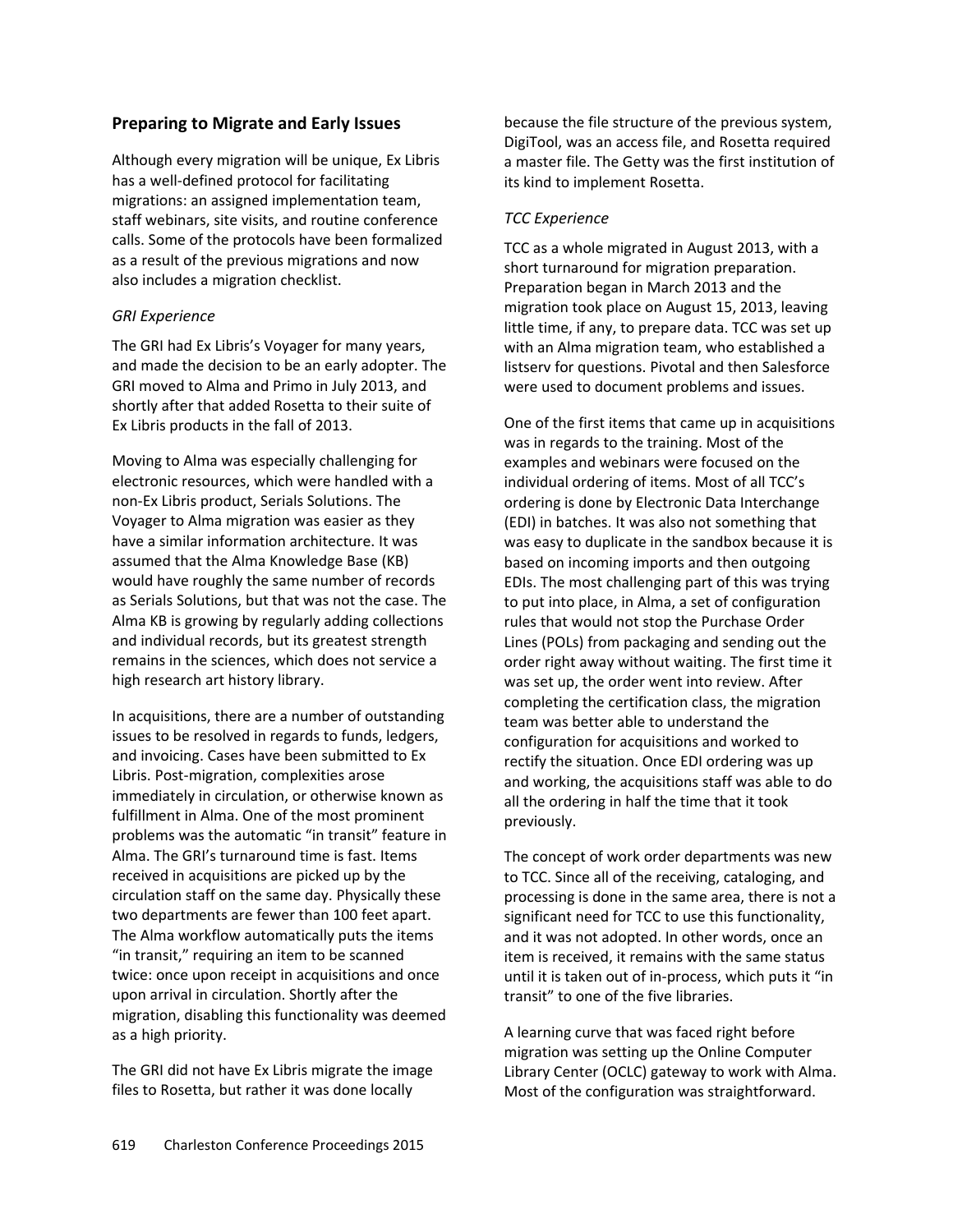The challenging part was understanding how to set up the normalization rules. This was something new. Right before migrating and after some trial and error, the normalization rule was set up for the incoming records for the OCLC gateway, and it is still being used today.

#### *CSUF Experience*

CSUF will be migrating from its ILS, Innovative's Millennium, and Ex Libris' SFX and Verde for electronic resources management to Alma. The migration is a critical component in unifying the disparate systems and workflows for managing different types of resources. The CSUF migration is also marked within a larger endeavor at the CSU‐ wide consortial level to unify all 23 campuses spread across the state of California under a single system. The CSUs as a whole will migrate in the summer of 2017 and similar to other consortial users, the CSUs will have the added layer of the network zone (NZ) in addition to the institution and community zones. There are two CSU campuses, Sacramento and San Marcos, who are already on Alma and will need to be linked to the CSU's NZ as part of the migration. A CSU‐wide Alma Sandbox has been established with logins and passwords for various user roles for everyone to explore. As part of the migration, three CSU campuses—Fresno, Northridge, and San Jose were chosen as the "Vanguard" campuses, and they will undergo a mock Alma migration trial between the end of 2015 and early 2016 to learn system functionalities, assess workflows, and begin work on policies and guidelines for the consortium.

Some of the motivations behind migrating to a new ILS are to take advantage of a cloud‐based system that would accommodate growing digital and electronic collections, revitalize workflows, and improve the opportunities to collaborate. A web-based system arrives with functionalities that will allow the CSUs to work directly in the web environment and participate in the development of next‐generation library systems.

New implementations will undoubtedly learn from the experience of early adopters, and the CSU migration is no exception. The CSUs are reviewing the migration of the sister consortium in the

Pacific Northwest, the Orbis Cascade Alliance, and closely monitoring other consortial Ex Libris migrations in addition to the development of consortial features in areas such as vendor records management, consortial licensing, and consortial collections building.

### **Current Workflows**

# *GRI*

After the first year, the Getty's electronic resources and acquisitions are largely in order and operational. In acquisitions, the GRI has implemented some Alma‐suggested workflows, but have found it easier to stay with previous workflows for serials check‐in and print plus online orders. With a small staff, most tasks are assigned to one person. For example, one staff member handles all aspects of standing orders. Therefore, the task list workflow feature is not heavily used except for claiming.

As a library with 85% of the collection in two storage facilities, paging is a huge task for the Getty's circulation staff. The main storage building of 100,000 square feet is 30 miles away. Fifteen percent of the collection is in open stacks in two different physical sites: the Getty Center and the Getty Villa, which are 15 miles apart. For open stack materials, patrons are to get the volumes and check them out to themselves on OPAC self‐ checkout stations in the building in which they are located. Set up for patron records was complex. Circulation needed to identify where staff were located (Center or Villa) and set up their records to allow them to page from buildings they were not physically in. This took one year to resolve. From 2013– 2014, patrons needed to send an e‐mail to circulation to request the open stacks materials for the building in which they were not physically located. Retrieving requested books and charging them to patrons takes more time in Alma than it did in Voyager. One cannot charge a requested book out to a patron by scanning the barcode of the book and have Alma match the book to the patron's record. The circulation staff must first search for the patron's name on the printed call slip, and then scan the book to be charged out.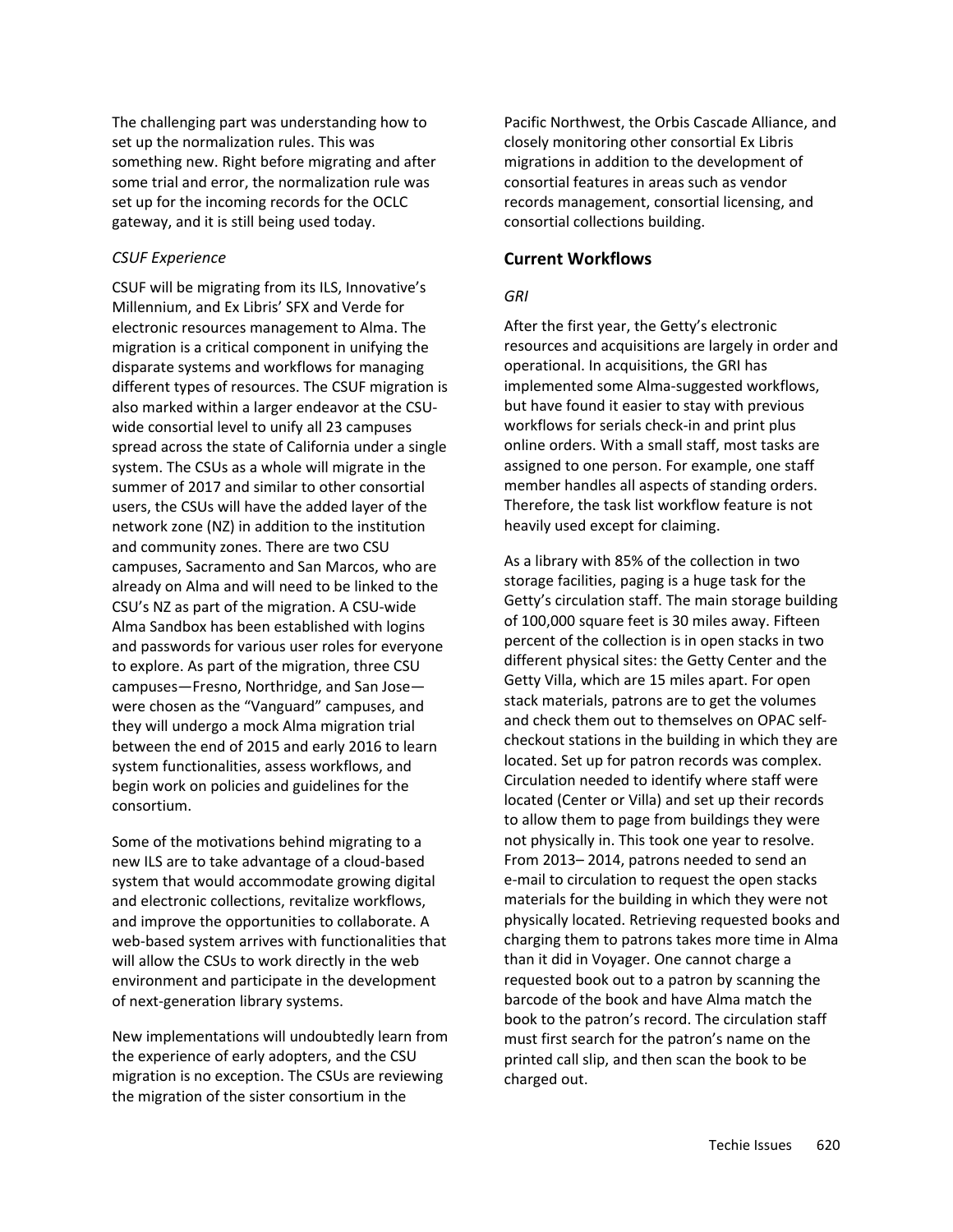Introducing the Primo discovery system was a challenge. For staff who use the GRI's Ex Libris products daily, there was a short but steep learning curve. With many meetings and documenting procedures on an internal wiki, the Primo team was able to move forward and resolve issues in a systematic way. After about six months, everyone was trained and familiar with the features and limitation of the system.

As for the public, that was another story. The Getty is a specialized research library with a unique international client base who may visit for only a week or stay for years. Explaining "discovery" to the public with varying degrees of familiarity with the system was not easy. However, one of the strengths of a discovery system is to use a central index to find journal articles, including ones that the library does not own. As a developing central index, Primo does not have all the resources the Getty subscribes to. Therefore, users are only getting partial content. The nearly impossible task for the reference librarians is to explain what is in Primo and what is not. And as Primo Central Index grows, what was not there a month ago, may be available a month later. Although adding resources is a good thing, it has been difficult to predict when collections will be added, and therefore challenging to keep users up‐to‐date. The good news is that as Primo's index expands, the ability to reveal our rich collections will be even more helpful to researchers.

#### *TCC*

At TCC, one of the biggest changes in acquisitions was that the ISBN was used for EDI ordering. Brief machine‐readable cataloging (MARC) order records are imported; then the order information is sent out through EDI to the vendor. In the past, the order would use the ISBN that was in the first 020 field on the MARC record. This meant having to sometimes manipulate the records to have the ISBN for the item being ordered in that first 020 field. It would then go into the purchase order line (POL) and be sent out on the order. At the beginning in Alma, this still happened with the option of being able to choose the ISBN in the POL to use the correct ordering, but a couple of months after TCC went to Alma, and a Salesforce case later, this changed. The Alma developers

were able to have a way for TCC to directly map the ISBN from the incoming order record to the POL. This meant that TCC did not need to re‐lay on the 020 fields. The ISBN of the ordered item went to a different field on the MARC record, and was then mapped in Alma directly to the POL identifier. This meant that the ordered item's ISBN, from the vendor, sent out within the EDI, without any additional work from acquisitions. Thus saving the acquisitions department a lot of time. There have now been more fields that are able to be mapped, saving even more processing time of items.

In cataloging, there have also been some time savers. TCC sometimes has to relink items. If the items are in process, then Alma does not allow relinking of the holdings. But on the item record itself it is now possible to change the process type on the items to make them available and able to be relinked. Also more recently Alma now added a way to merge records in the metadata editor.

# **Moving Forward**

#### *Cultural Shift or at Least Acceptance*

As evidenced in the examples above, migrating to a new system will present new and exciting challenges, but there needs to be staff buy‐in, or at least acceptance of the changes that will occur. A new and unfamiliar system will require training, willingness to reassess workflows, and troubleshooting abilities. Empowering everyone to ask questions and become involved is an expensive undertaking from an operations point of view, but a necessary process to create a smooth transition. A new system might result in a whole new set of duties or a change to a colleague's portfolio of responsibilities. Having everyone on the same page through open and clear channels of communication minimizes the confusion and stress during and after migration.

One of the harsh realities of working in a system that is in development is that not every desired feature will be available, but Alma users can submit enhancement requests for nonexistent functionalities. There may be other instances when a button's functionality or potential is not obvious; for example, in the electronic collection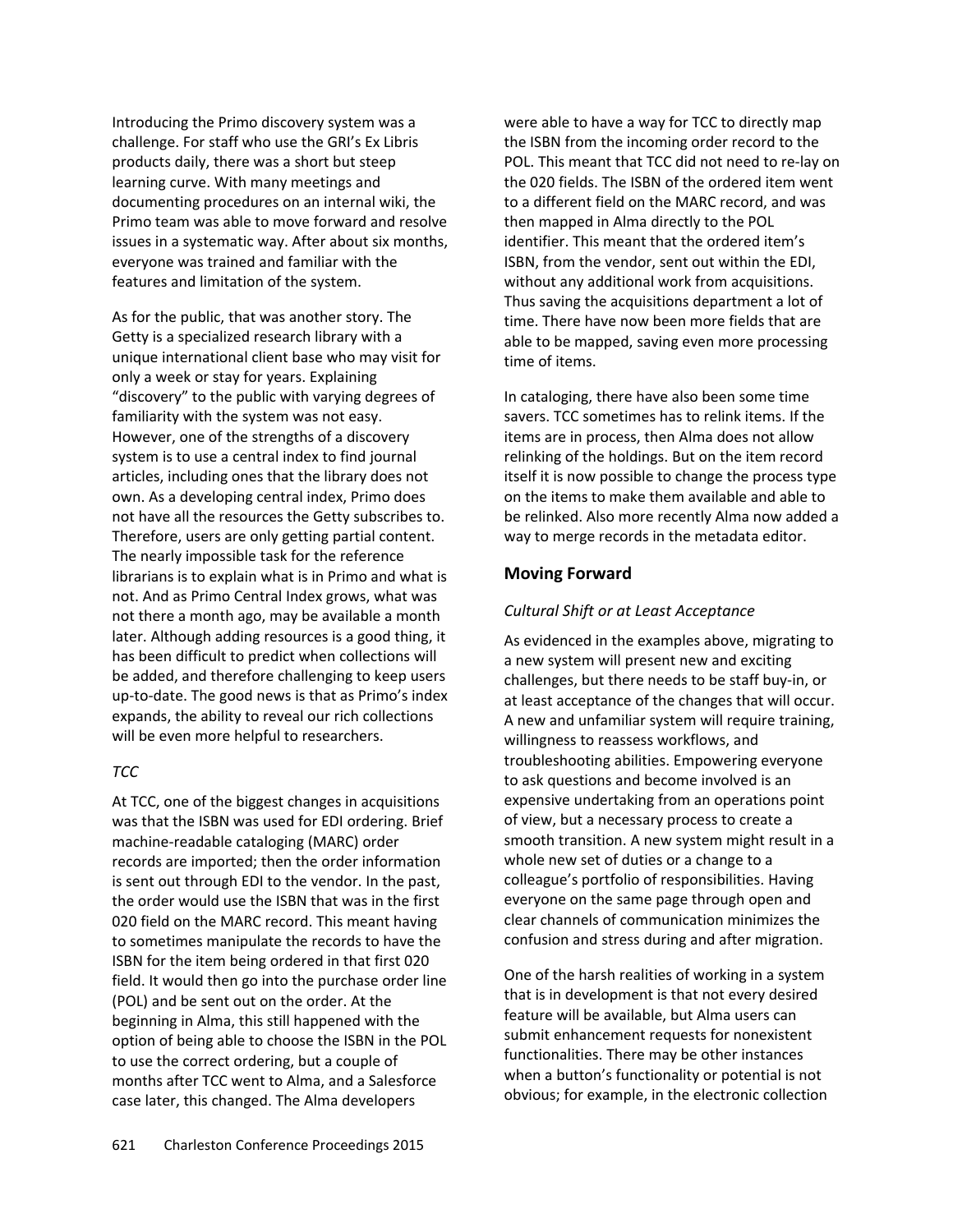records, the "current" or "perpetual" access type radio buttons showed up unexpectedly early in 2015. Although it is obvious what the purpose of these buttons is within the context of electronic collection records, there were local discussions as to why this functionality surfaced as a new button and how it relates to the type of information contained in license records.

#### *Monthly Updates*

The most noticeable change with Alma is that there are monthly updates. Although the systematic updates reduce the work of systems staff who have traditionally maintained the local ILS, the work now is decentralized to staff working in the functional areas to check the monthly Alma release notes for anything that would affect existing processes. Sometimes there is nothing but other times the changes can be significant. It is important to stay up-to-date with the changes and enhancements to keep surprises to a minimum. Occasionally, staff might encounter unexpected changes rolled out into the production site prematurely. In the spring of 2015, there were a number major changes with electronic collection records and the handling of license records that surfaced in production before their scheduled monthly release. Although this was a nice preview of what was in store for the upcoming release, it was a timely reminder that the system is constantly changing.

# *Reviewing Existing Workflows and Configurations*

Sometimes it is not enough to simply keep up with the updates but routinely review existing workflows and local configurations. It is hard to see the bigger picture of Ex Libris' direction when the changes happen incrementally over time. Or in larger institutions with compartmentalized units responsible for a fraction of the entire workflow, changes in the system might go unnoticed, perpetuating outdated workflows that are not optimizing the system or the institution for efficiency. Alma changes and is dynamic. Maintaining the status quo would not take advantage of all Alma has to offer. Staying abreast of developments in the system, understanding the changes in relation to existing functionalities, and

vigilance with regard to workflows will offer a more holistic view in identifying local strategies for institutional needs.

#### *Problem With Documentation*

It is challenging to document workflows in a system that is changing regularly. Ex Libris's documentation is naturally changing as well because the system is changing. Alma's flexibility in allowing many different ways of performing the same task or function makes it even more difficult to document workflows. For instance, a patron hold can be placed on an item through the purchase order line, or through the inventory; depending on how the hold request was initiated, a hold request can be created in more than one functional area. One method of overcoming the constant need to update documentation is to rely on Ex Libris's step‐by‐step documentation, if available, and locally document the reasons as to why a particular decision was made. Providing the framework to guide the work at the macro level might sometimes be necessary over detailed instructions.

### *Working Collaboratively and the Benefits*

As consumers, there is a vested interest in the development of the product. User engagement benefits not only the vendor but also the users in the long run, and as such, Alma users become involved with the development process. There are many ways to participate through groups such as the International Group of Ex Libris Users (IGeLU) or Ex Libris Users of North America (ELUNA) that coordinate the product enhancement cycles and meet annually.

Working at a small institution where one person might carry out all technical services functions, learning from one's counterparts in other organizations becomes necessary to carry out tasks. Connecting with other institutions regarding Alma is often facilitated through the listservs. In addition to user groups, conferences, and listservs, one may partake in topical, local, consortial or regional meetings to network with others utilizing the same vendor's ILS. It might even be desirable to learn about other ILS developments and see what benefits those systems possess and offer. There is no shortage of